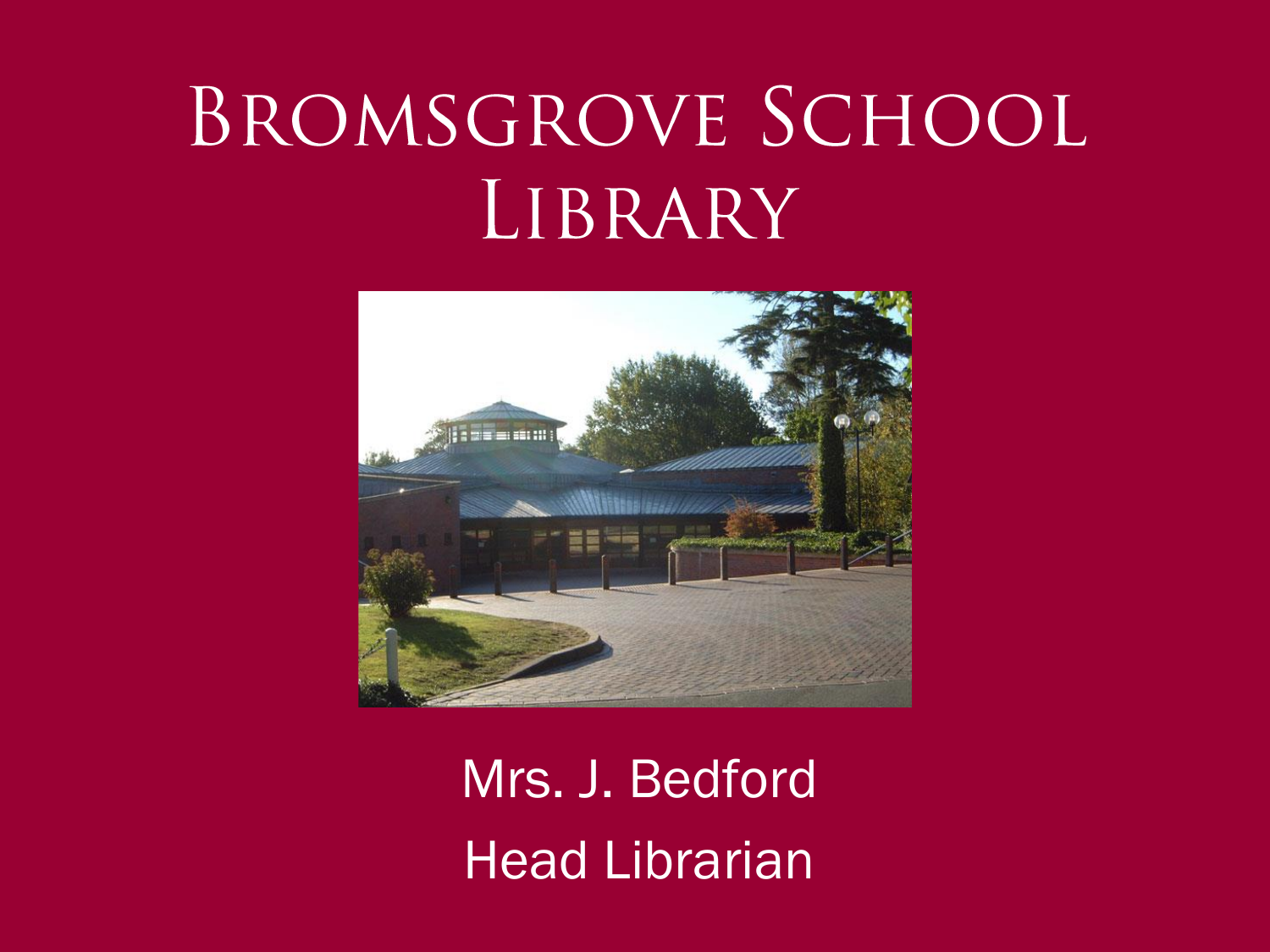### MISSION STATEMENT

*The library exists to supply staff and students with information, books, journals and multimedia resources in order to enable them to complete work and research during their time at Bromsgrove School.* 

*It also aims to provide a wide range of resources to enlighten and aid personal development.*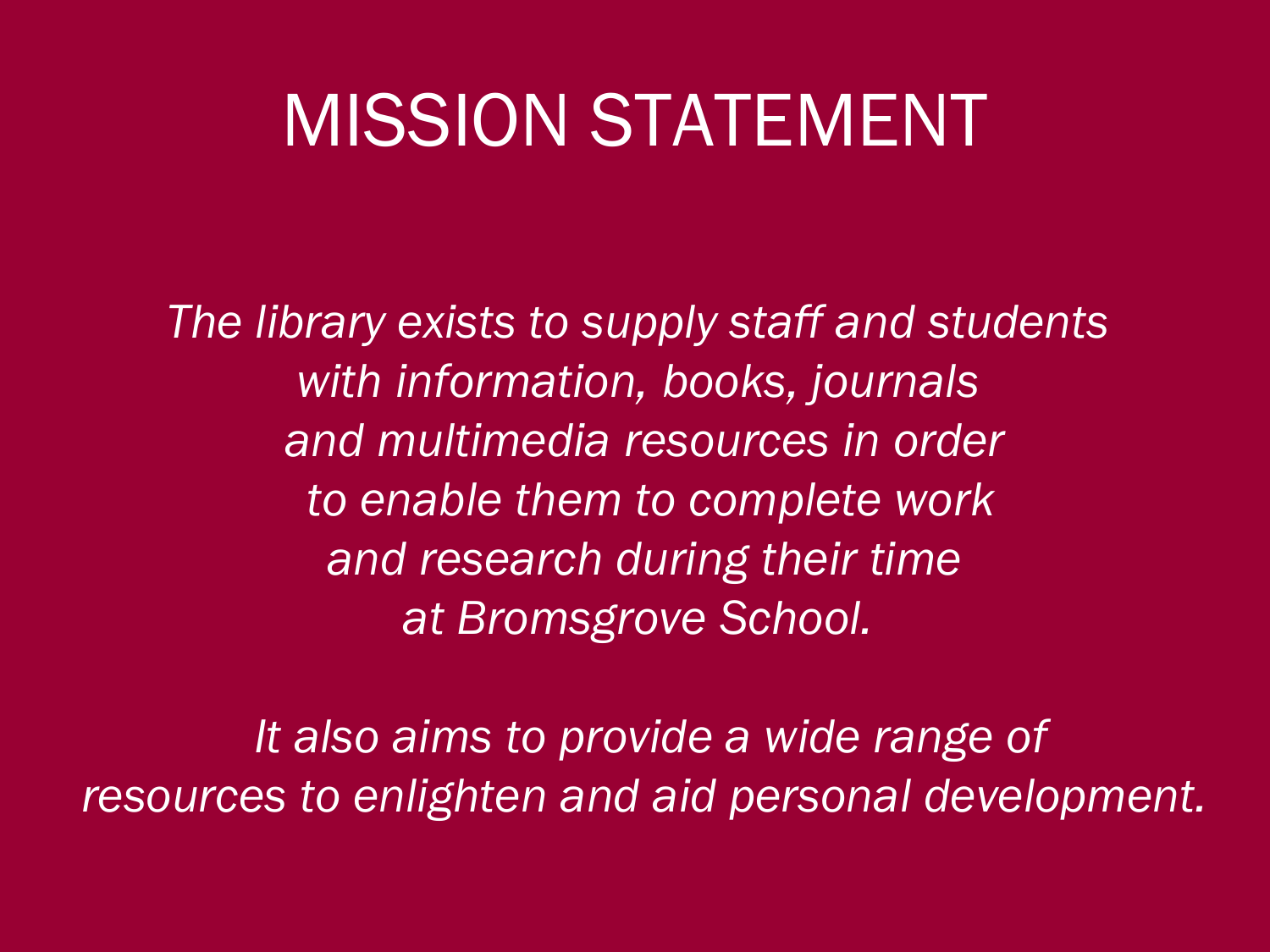### HOUSEKEEPING INFORMATION

- The Library is open Monday Thursday 8am 9pm, Friday 8am -6pm, Saturday 9am - 1.30pm. We are closed on Sundays
- The Library aims to provide a quiet place for all students to use so please respect that
- No eating or drinking are allowed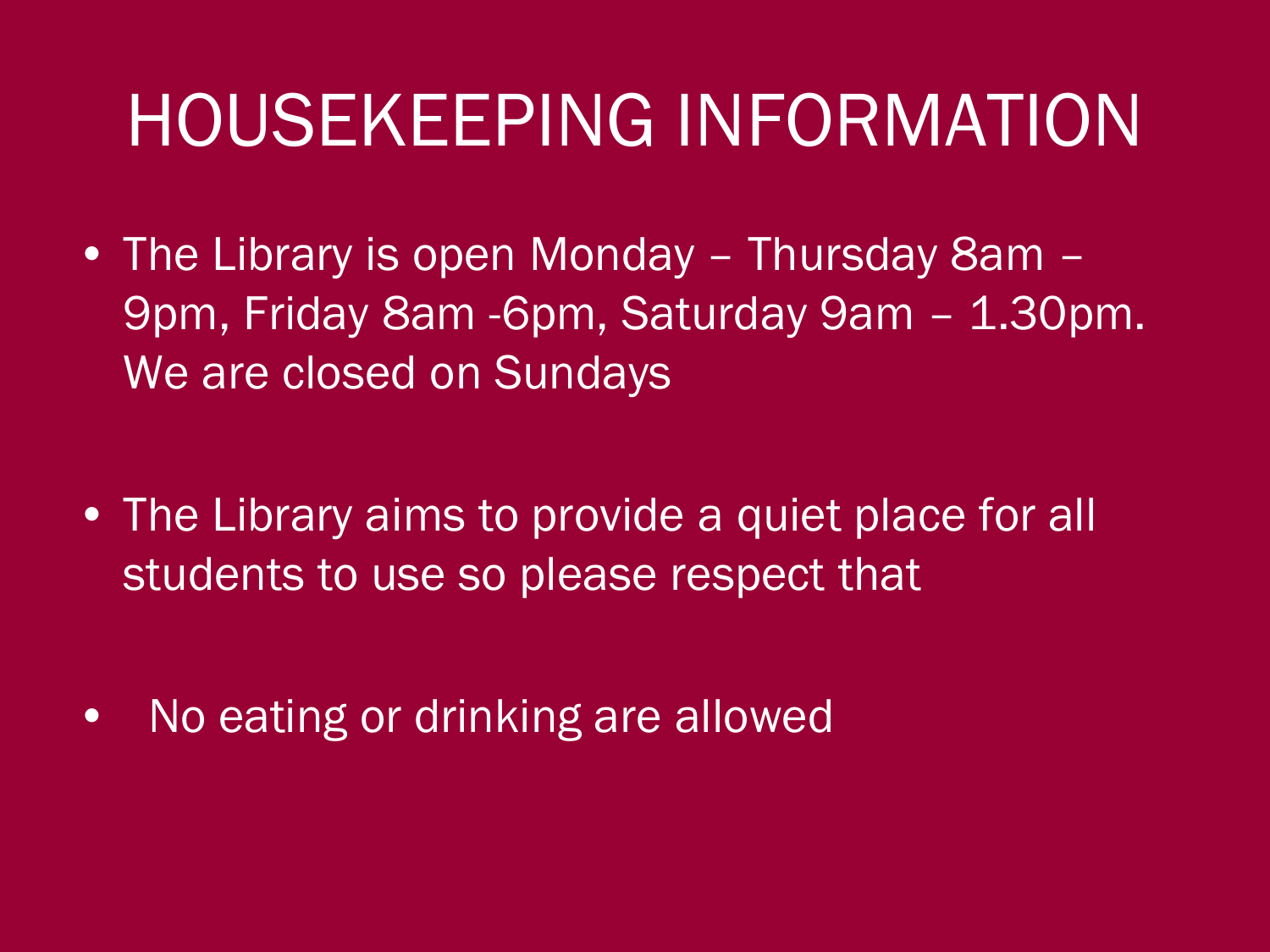## BORROWING BOOKS

- 7 books per student for L4, U4 and 5<sup>th</sup> form
- $\cdot$  10 books per student for 6<sup>th</sup> form and IB
- Date stamp; 2 days for magazines
- 3 week loans for books
- Books need to be returned or renewed after the loan period
- Books overdue for more than a term will be charged for
- A student can request books from the Head **Librarian**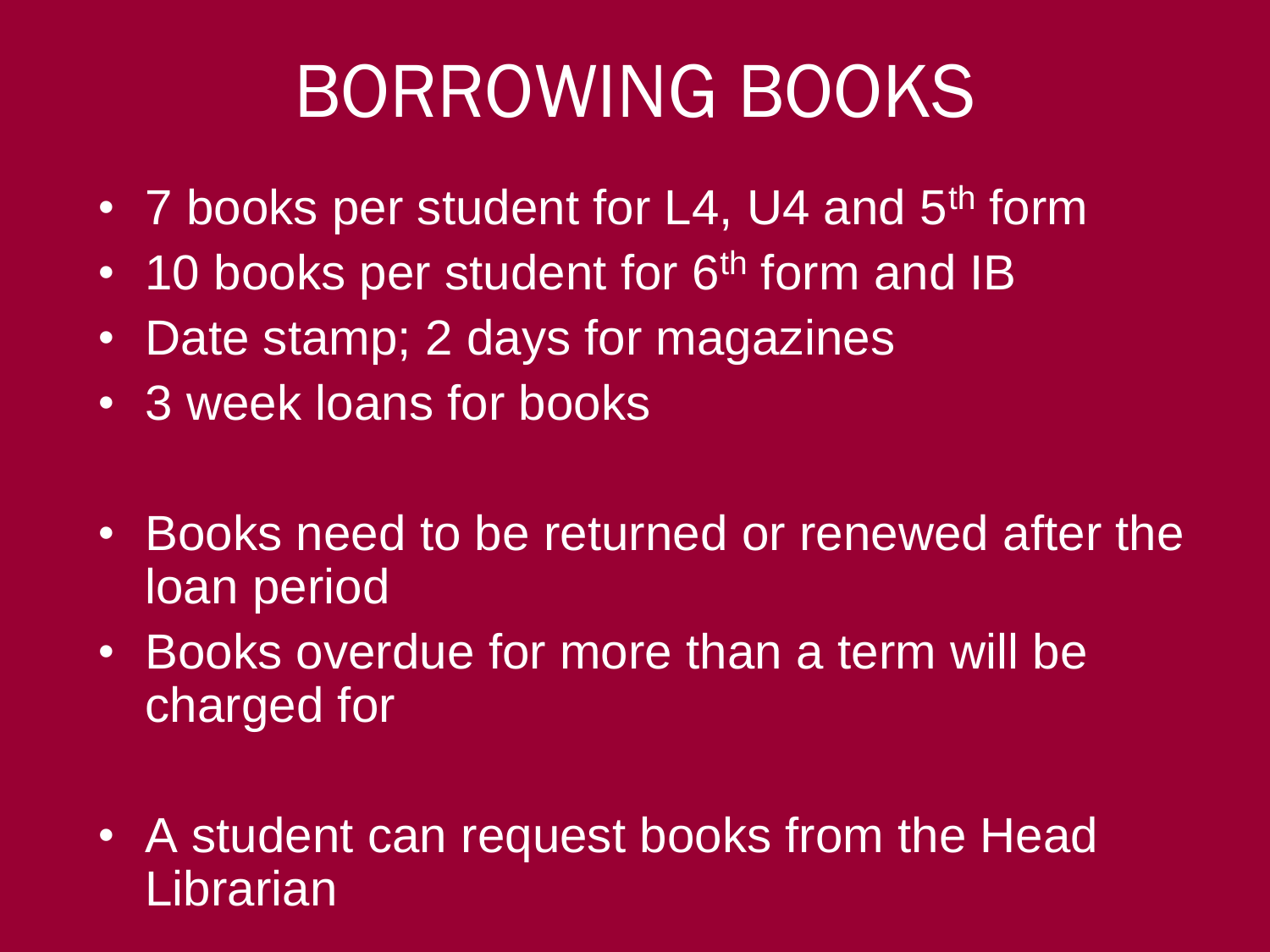# DEWEY NUMBERS

- All books are numbered
- on the spine and divided
- Into subject areas

- Sections are named on
- the ends of bookcases



• You can search the Library catalogue 'Oliver' from your start-up menu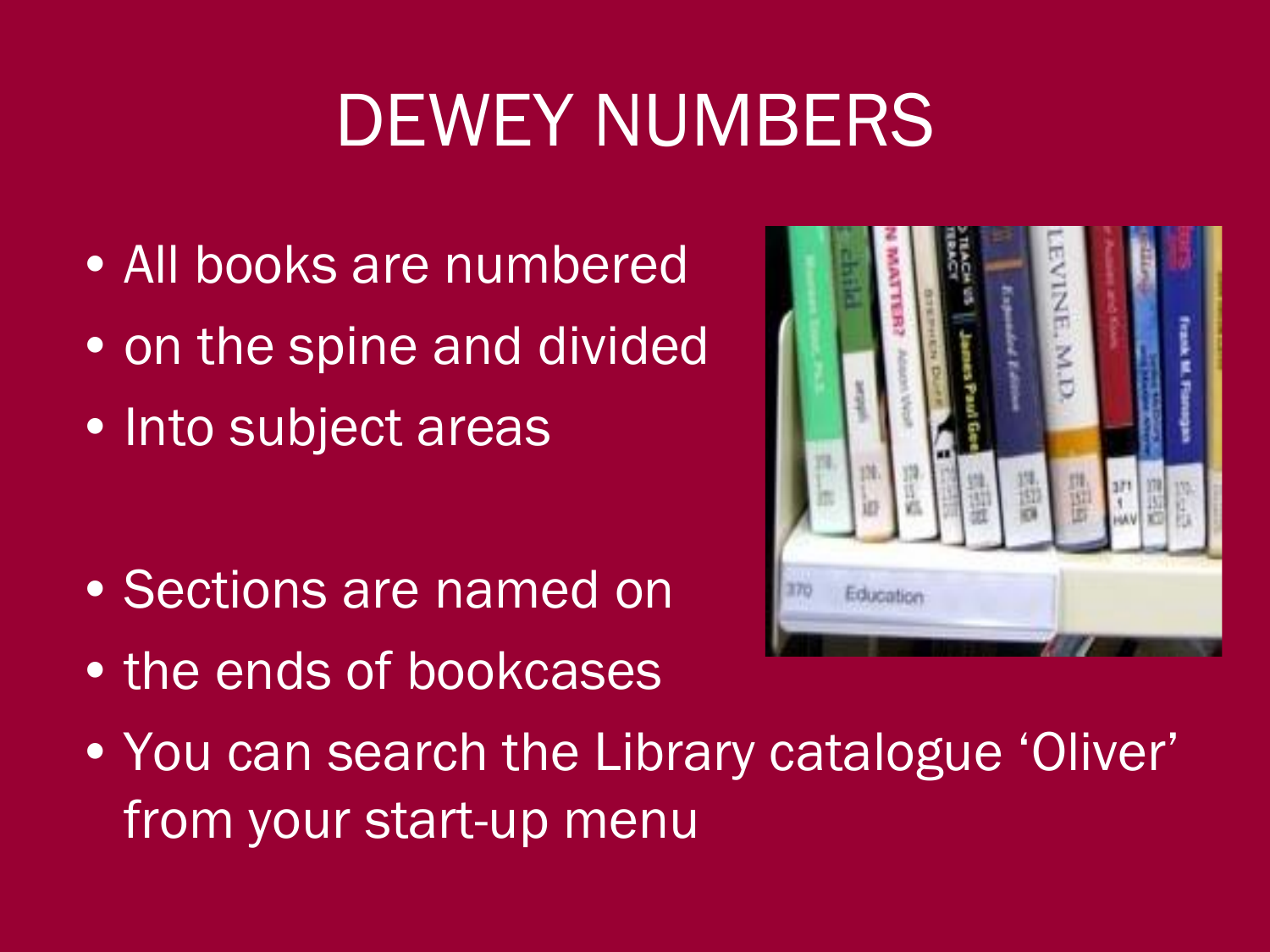

# LIBRARY RULES

• Silence

• No eating

• No drinks allowed

• Water ONLY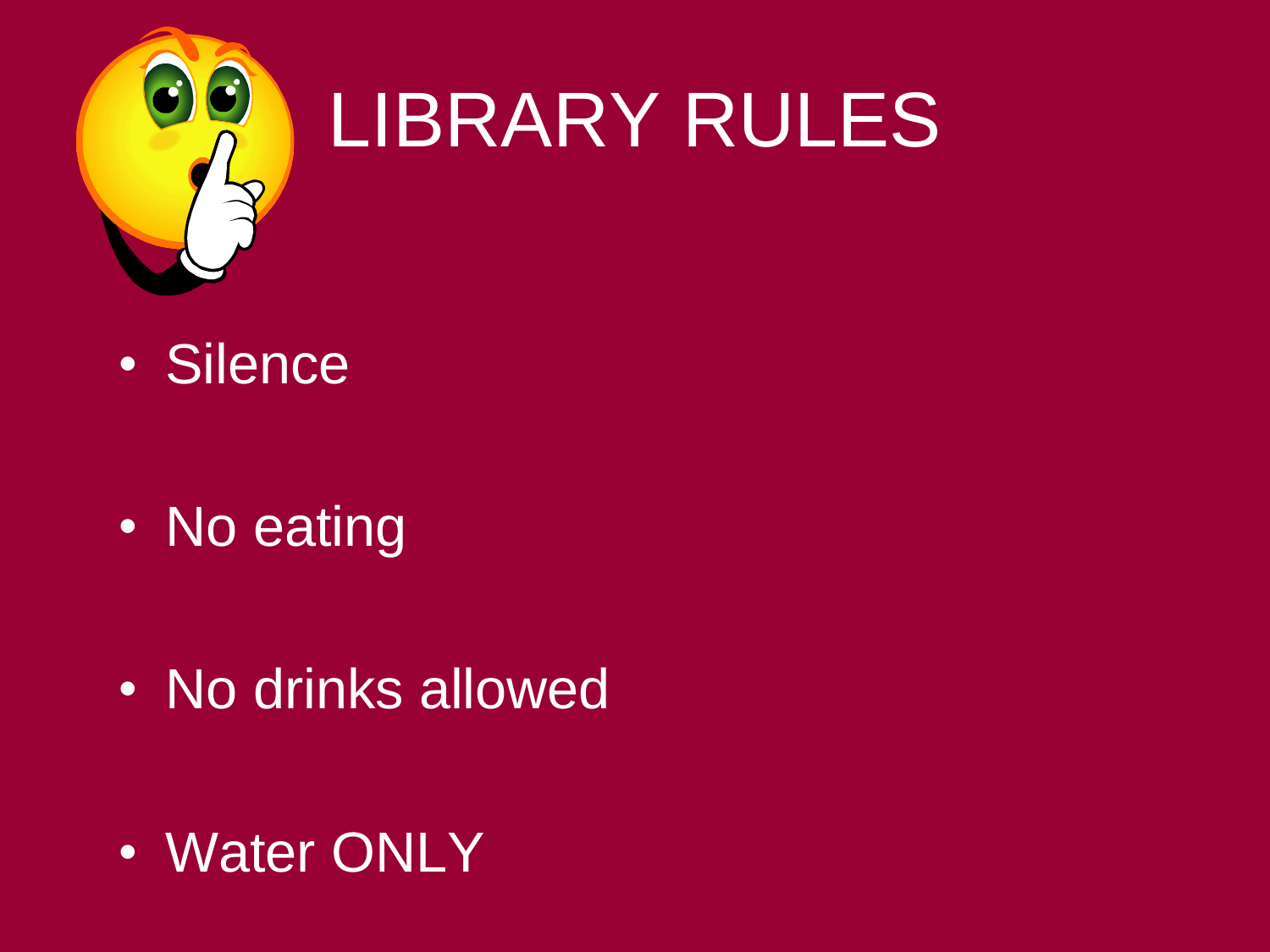### RECOMMENDED READING

• There is a Sixth Form recommended reads list

• There is a School recommended reads list

• English department has a recommended reads list

• Each week a Librarian recommends a book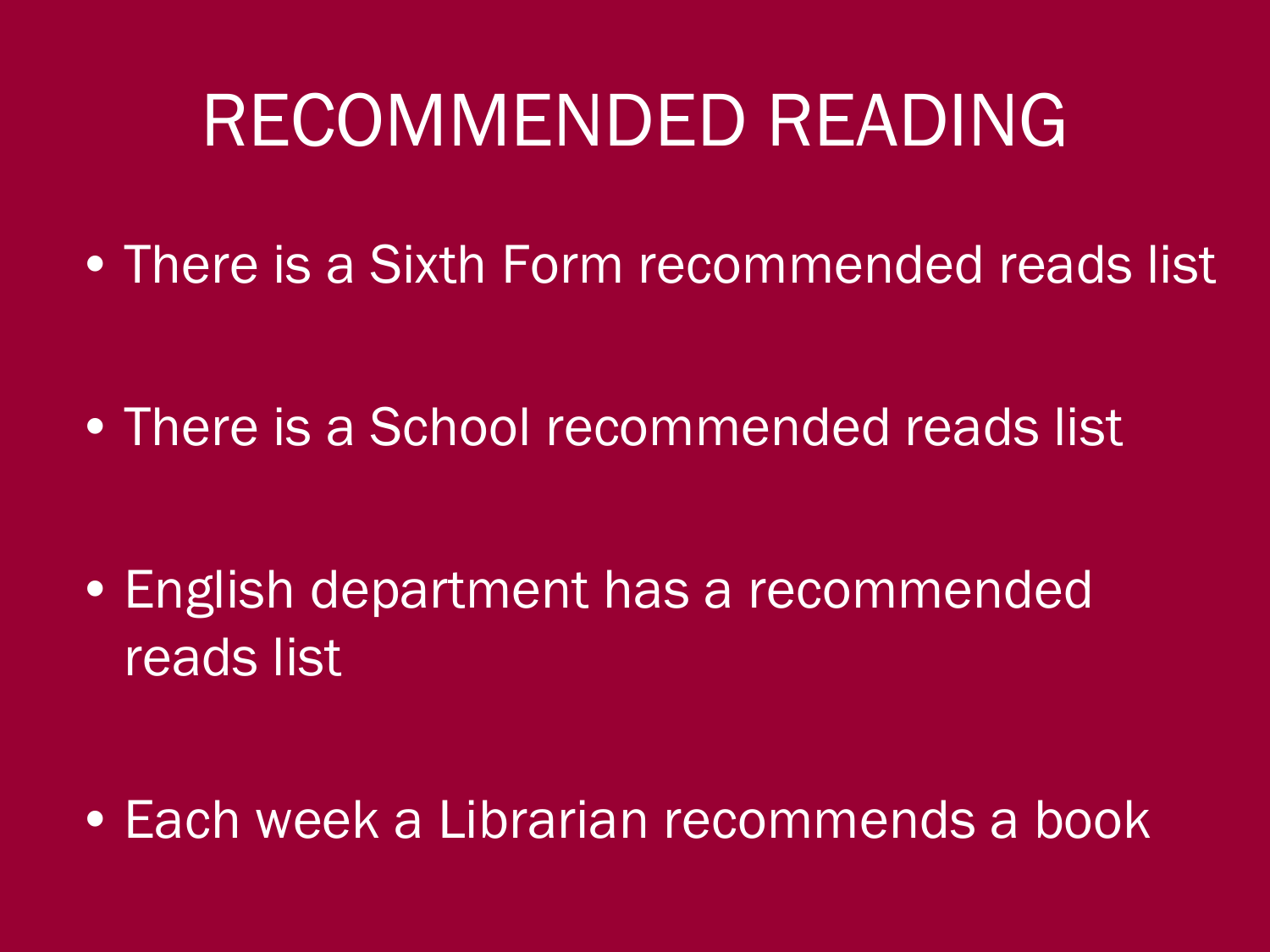### SCHOOL READING LIST

• The books on the School Reading List are a selection of books recommended by teachers for each subject for EVERY student to read during the course of their school life. The list can be obtained at the Library desk or emailed to you to keep on your area

• This can be found on Senior School Pupil files on your Start menu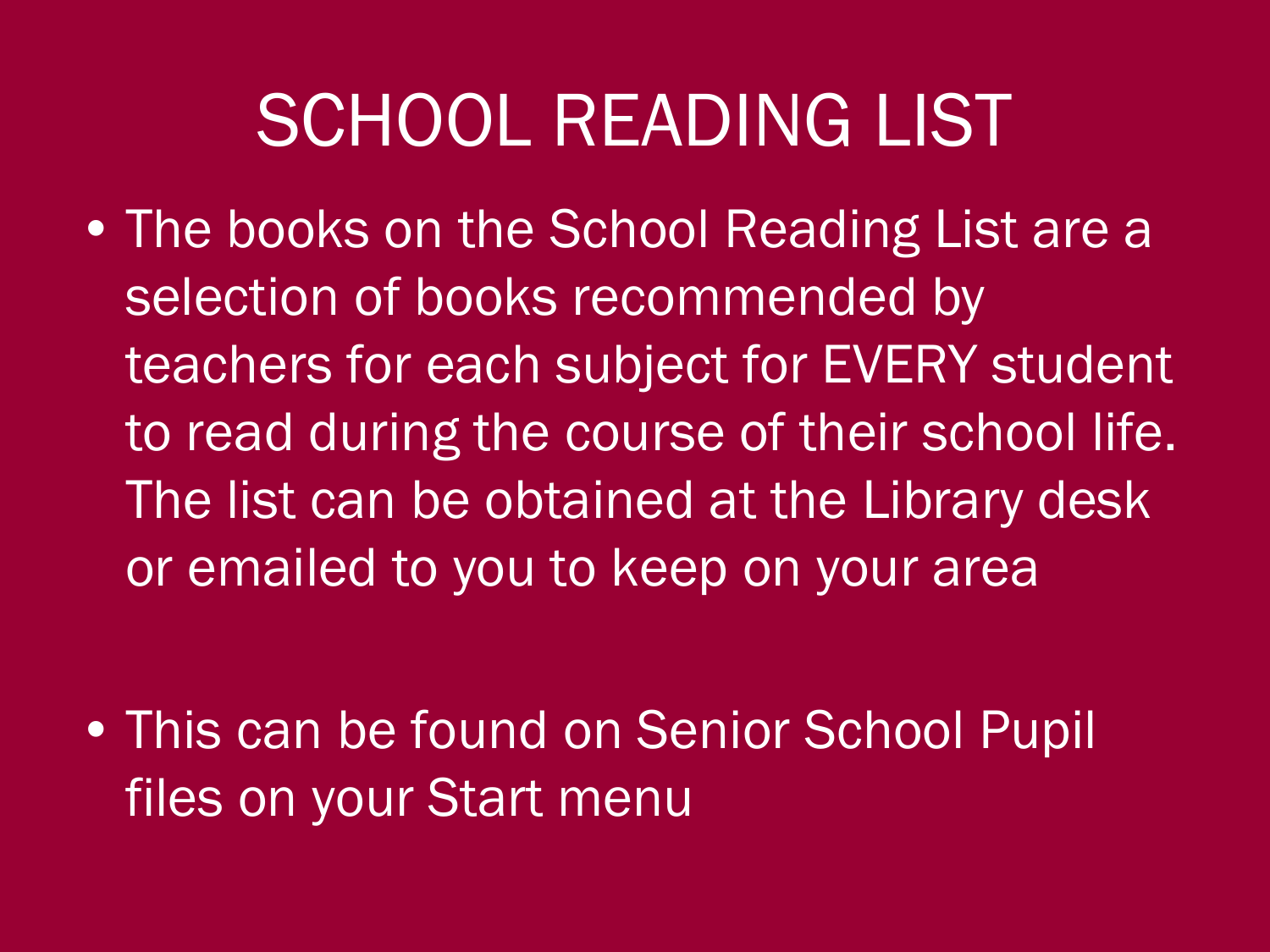# USEFUL SEARCH ENGINES

• A list of search engines used for academic research. Some are general and some are more subject specific and some are multilingual. It gets you away from just using Google.

#### • Search Engines: General Academic

[Google Scholar](http://scholar.google.co.uk/) (all) [SweetSearch](http://www.sweetsearch.com/) (all) [Academic Journals Database](http://journaldatabase.org/) (all) [BASE](http://www.base-search.net/) (all) [Directory of Open Access Journals](http://www.doaj.org/) (all) [Infotopia](http://www.infotopia.info/) (all) [Intute](http://www.intute.ac.uk/) (all)

#### • Search Engines: Different Learning Styles

[iboogie](http://www.iboogie.com/) (shows index) [Quintura](http://www.quintura.com/) (shows clusters) [Search-Cube](http://search-cube.com/) (visual search) [TinEye](http://www.tineye.com/) (reverse image search) [Quixey](https://www.quixey.com/) (Apps)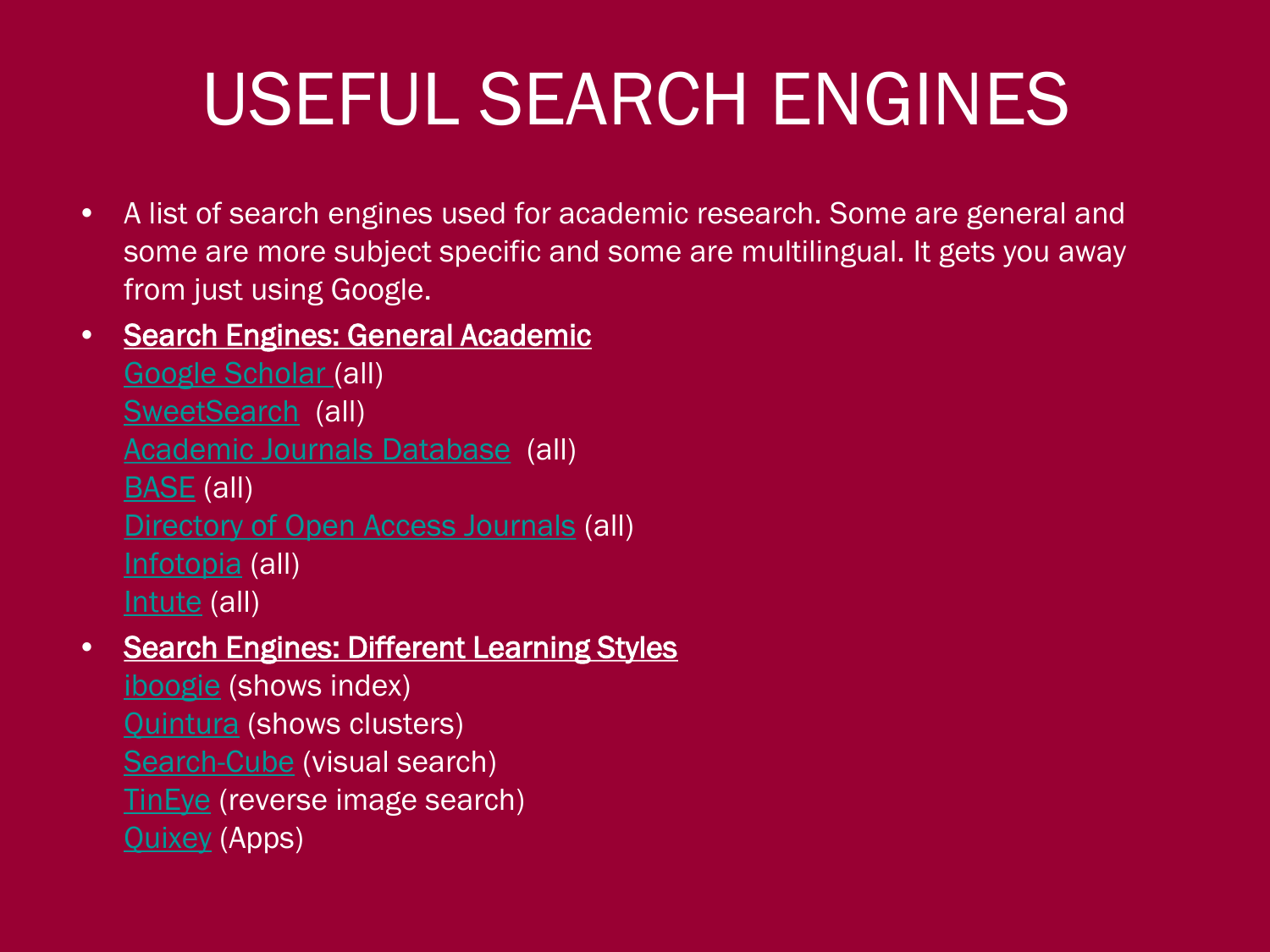### SEARCH ENGINES: SPECIFIC TO SUBJECT

[Biznar](http://biznar.com/biznar/search.html?ssid=&searchMode=advanced) (Economics) [Google Art Project](http://www.googleartproject.com/) (Art) [AGRIS](http://agris.fao.org/) (EVS, Biology) [ASDL](http://www.asdlib.org/index.php) (Chemistry) [arXiv](http://arxiv.org/) (Physics, Maths) [BioOne](http://www.bioone.org/) (Biology, EVS) [Bioinformatic Harvester](http://harvester.fzk.de/harvester/) (Biology, EVS) [CogPrints](http://cogprints.org/) (Psychology, Bio) [Google Music Search](http://www.googlemusicsearch.com/) (Music) [GENESIS](http://www.londonmet.ac.uk/genesis/) (Women's History) [HubMed](http://www.hubmed.org/) (Medicine, Psychology) [GeoInteractive](http://www.geointeractive.co.uk/gse.htm) (Geography) [InTechOpen](http://www.intechopen.com/) (Medicine, Bio, EVS) **[JURN](http://www.jurn.org/)** (Music, Art, Geography, History) [PsychSpider](http://www.zpid.de/PsychSpider.php?lang=EN) (Psychology in English/German) [Scirus](http://www.scirus.com/) (Science) **[SSRN](http://www.ssrn.com/)** (Social Sciences) [WorldWideScience](http://worldwidescience.org/) (Science Multilingual)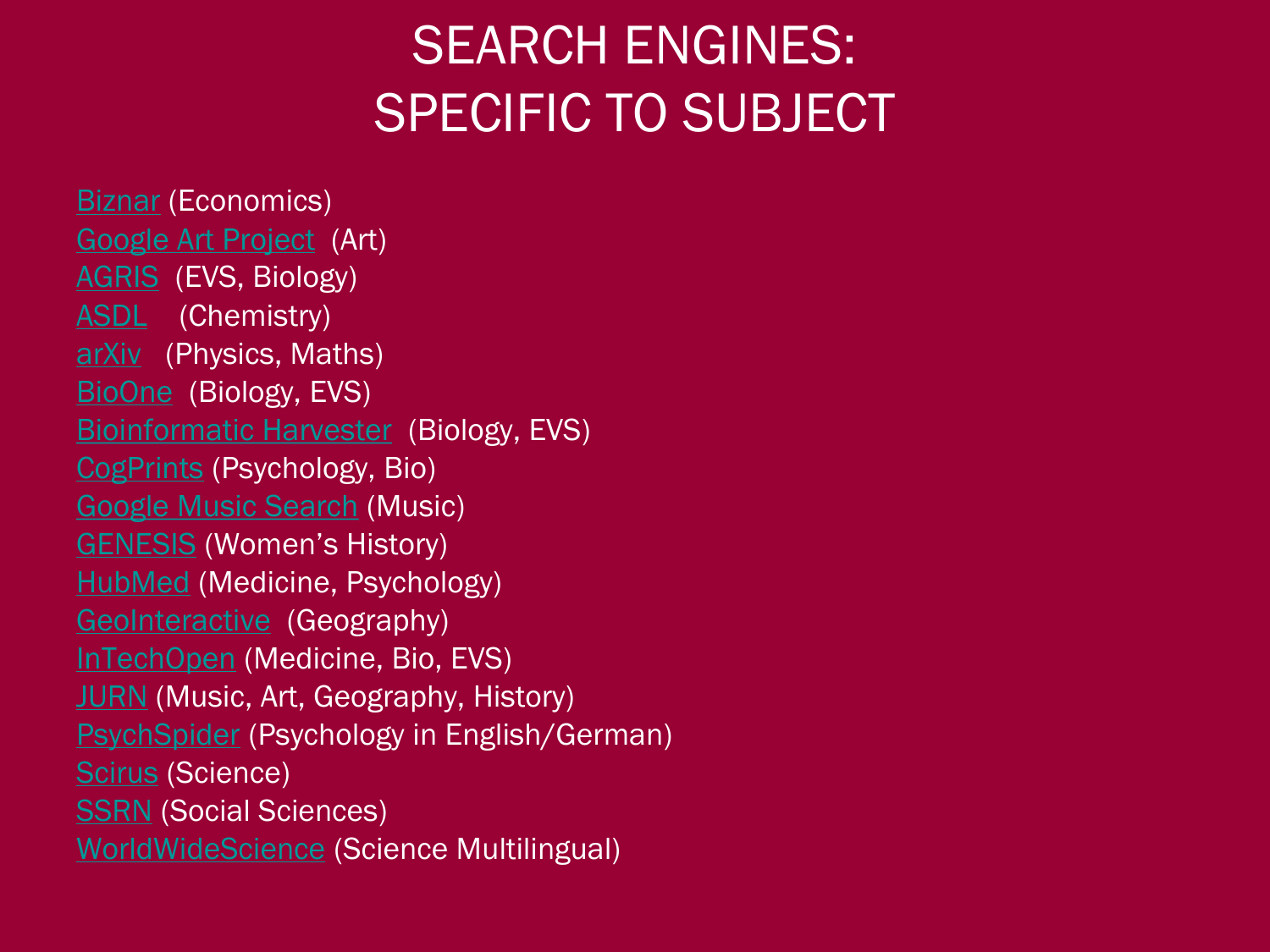### USB STICKS

- Please remember to name your USB stick in a folder so that if lost they can be checked easily and returned to you
- It is possible to rename the stick so instead of the make of the stick it's your name
- BACK UP YOUR WORK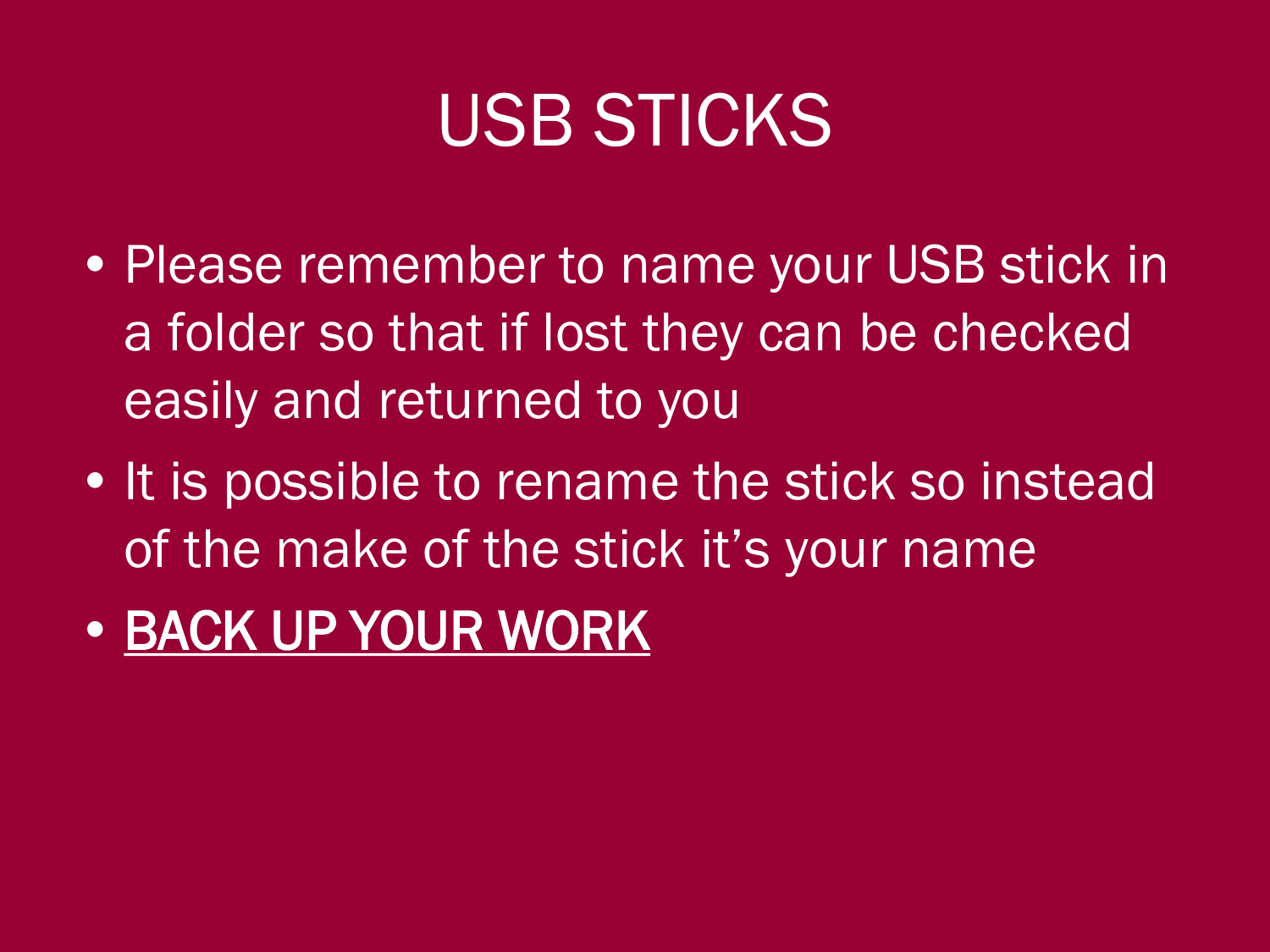# LAYOUT OF THE LIBRARY

- Upper level:- Fiction, Sport, Drama, Plays, Criticisms, Geography, Biographies, Classics, **History**
- Lower level:- Art, Sciences, Economics, Politics, Languages, Religion, Philosophy and Reference
- Reading area including newspapers and magazines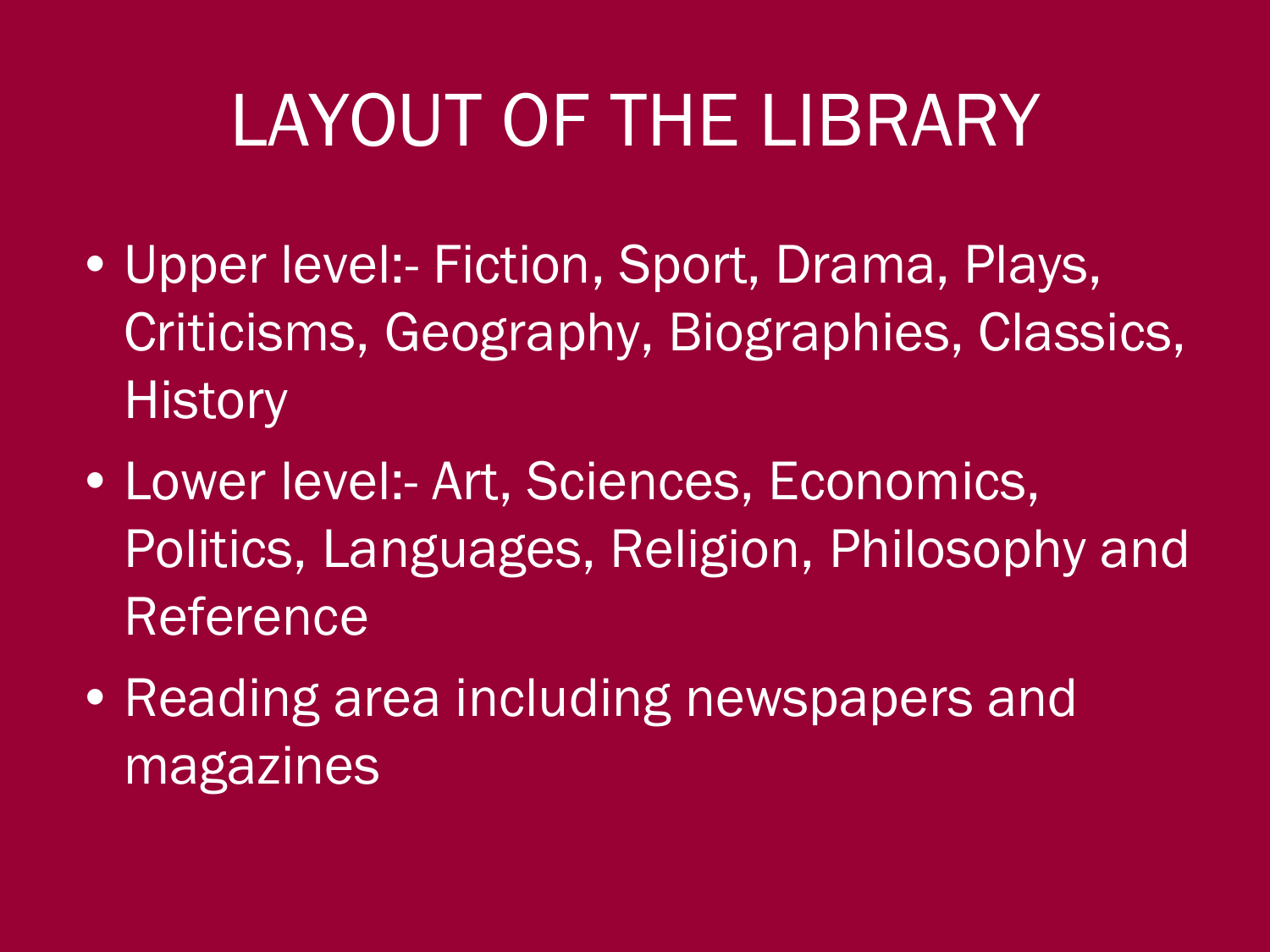### RESOURCES FOR STUDY

Subject Text Books Reference Books Journals/Periodicals Online Subscriptions **Newspapers** LIBRARIAN!!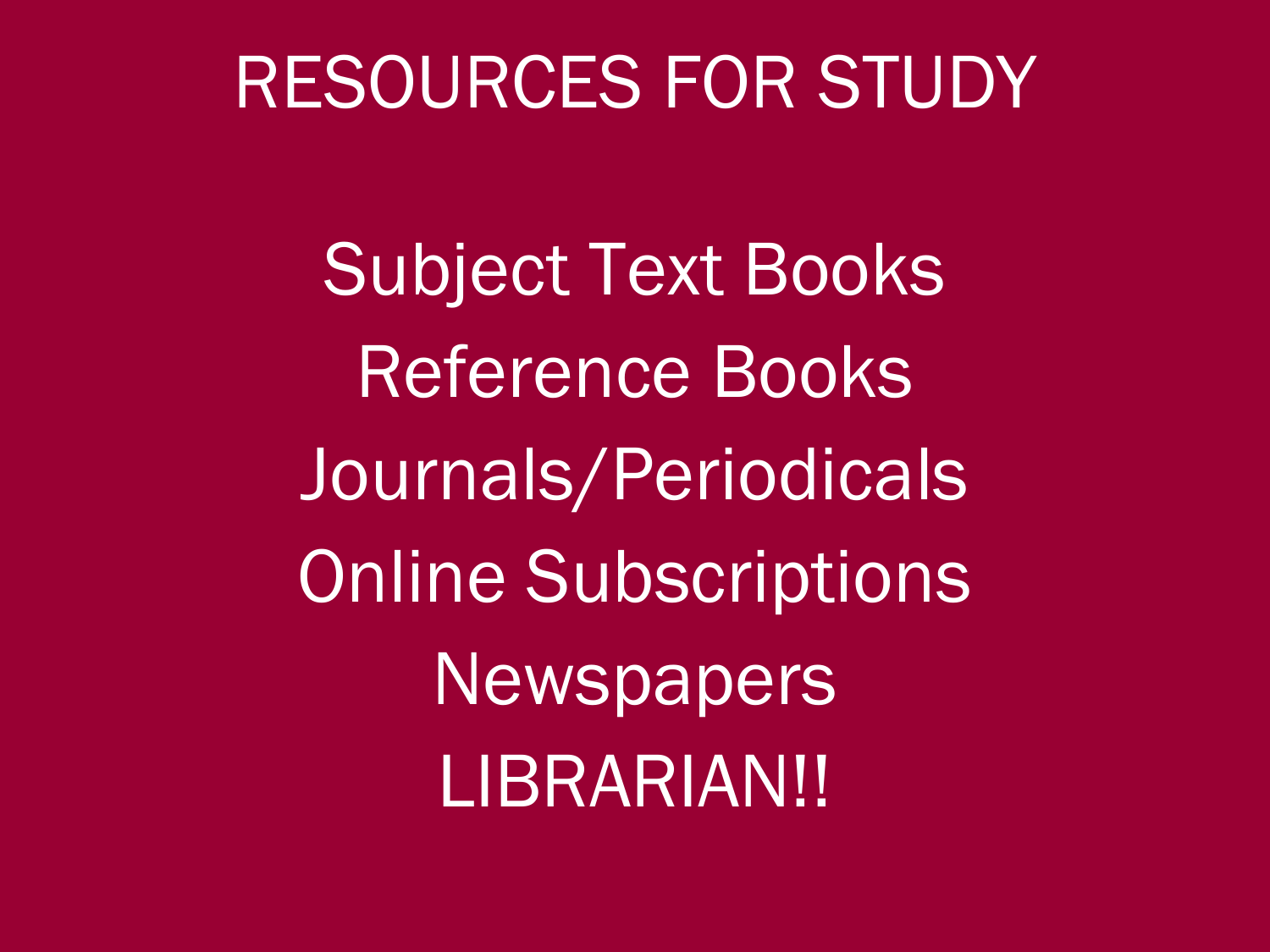### ONLINE RESOURCE LIST

This list gives web sites, user names and passwords for the online, secure, trustworthy resources that the school subscribes to.

It can be found online in Pupil **Resources**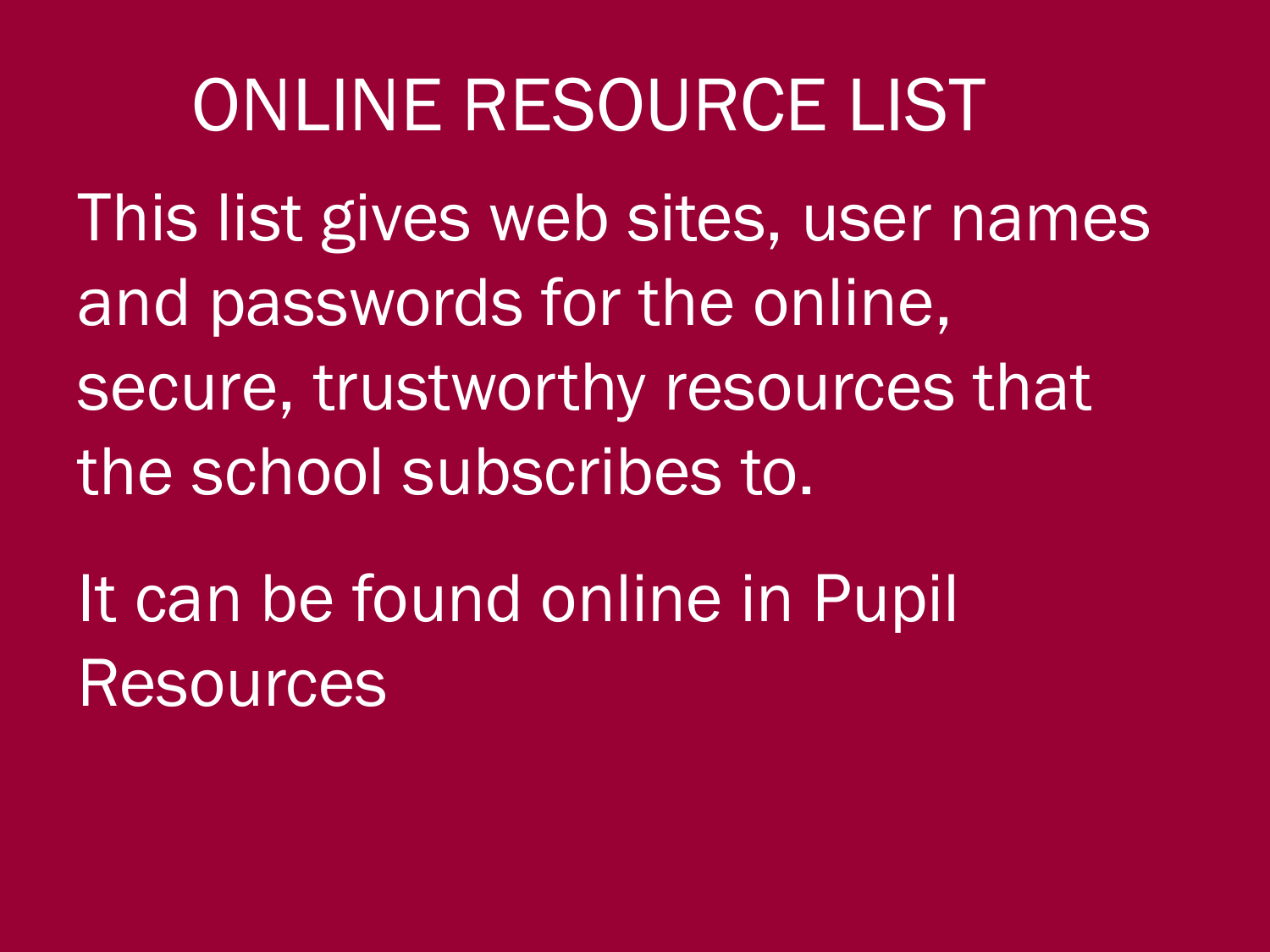### PHILIP ALLAN MAGAZINES



**Biological**<br>Sciences review

**NIMAL TRADE** 

=conom

The cost of drugs

**Impacts on healthcare** 



English/











What do we know

RS

**Great leaders** 

in sport





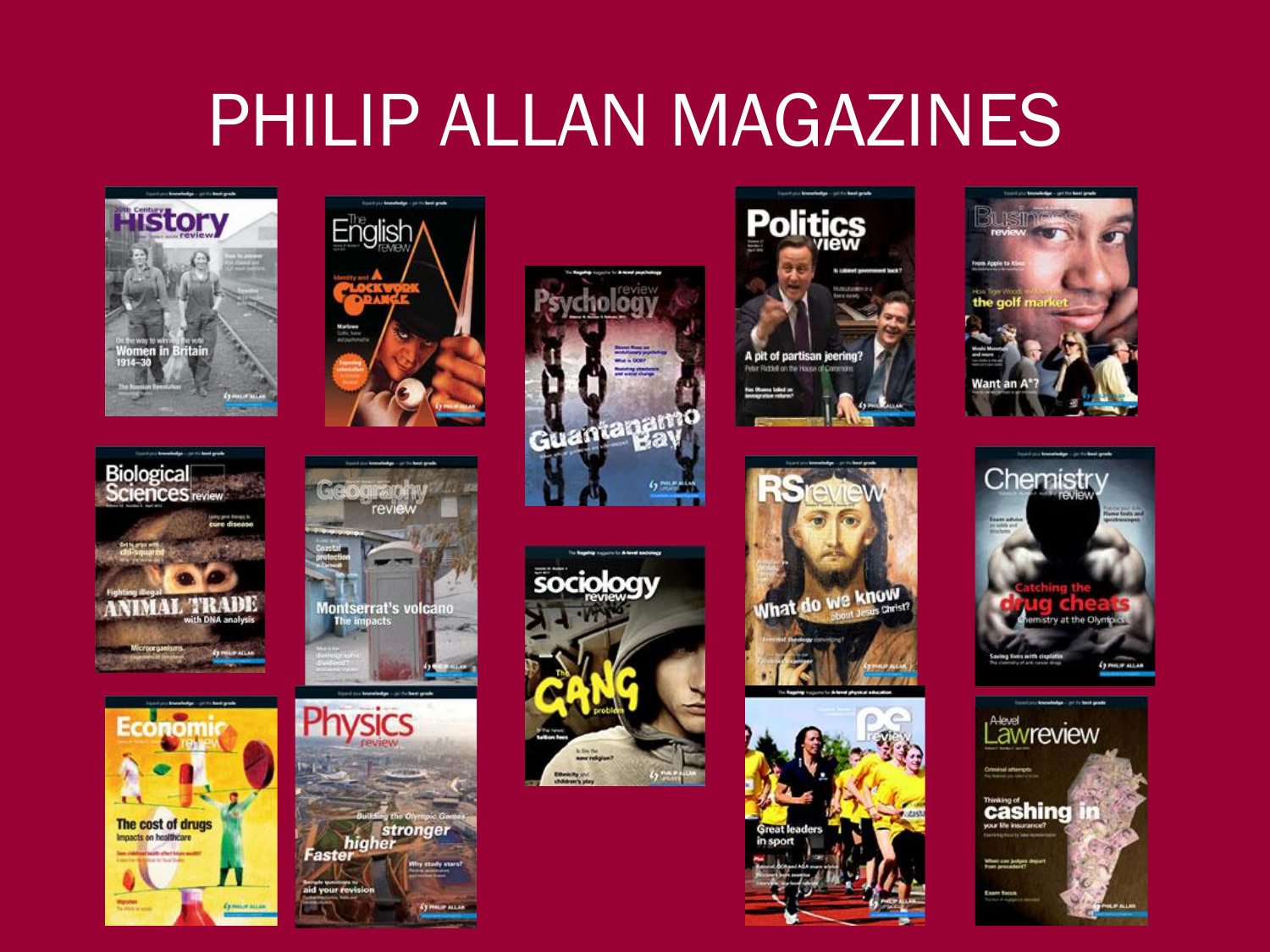### **ISSUES**

- Choose from nearly 70 titles covering a huge range of topics:
- Citizenship and Participation
- Drugs and Alcohol
- Environmental and Global Issues
- Family and Relationships
- Health and Wellbeing
- Rights and Discrimination
- Economics and Welfare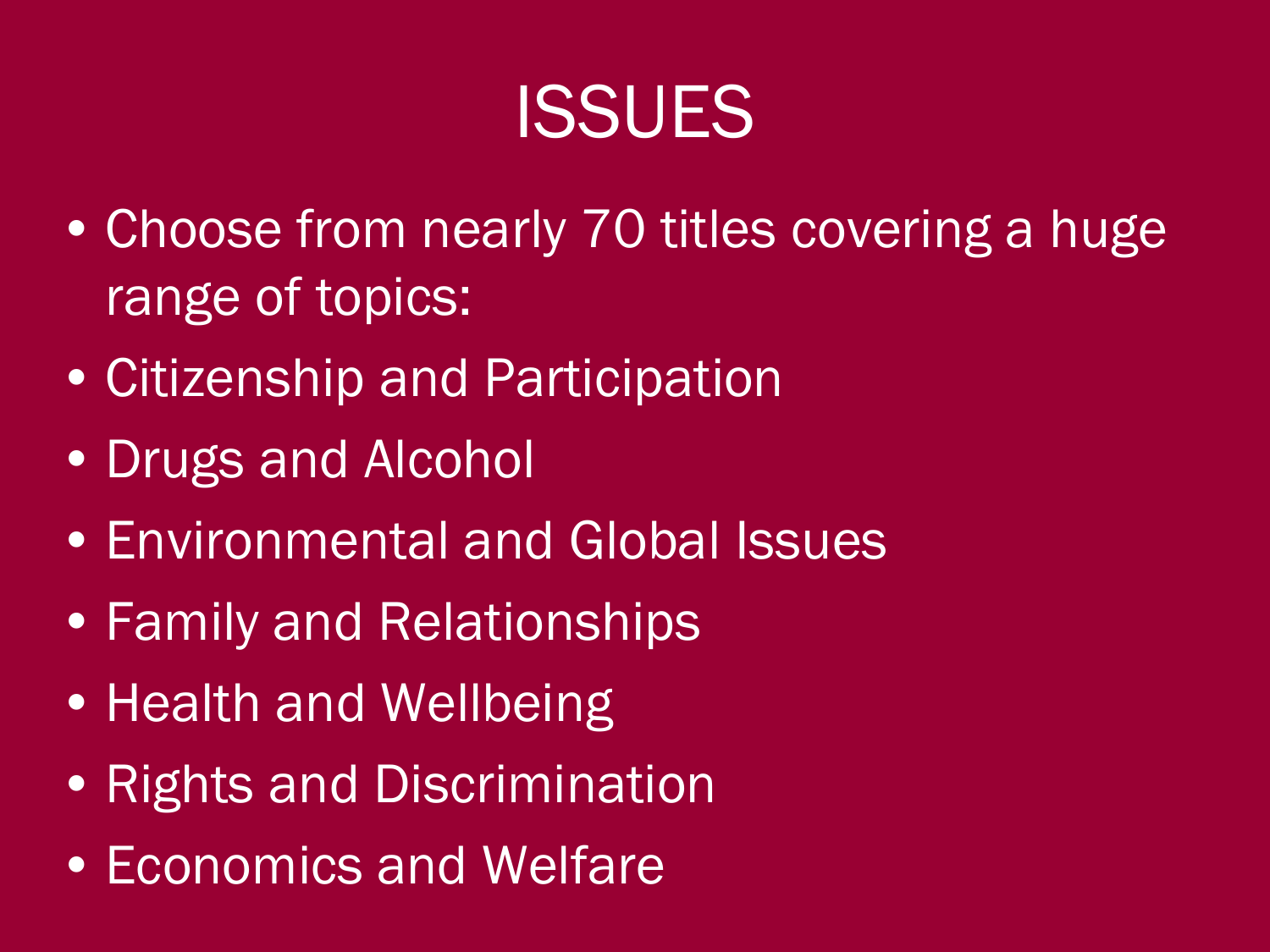# OTHER ONLINE RESOURCES

- Economist
- Aesthetica Art
- Atantot Languages
- Emagazine English
- History on the Web
- Geography
- Jstor Academic journals and books